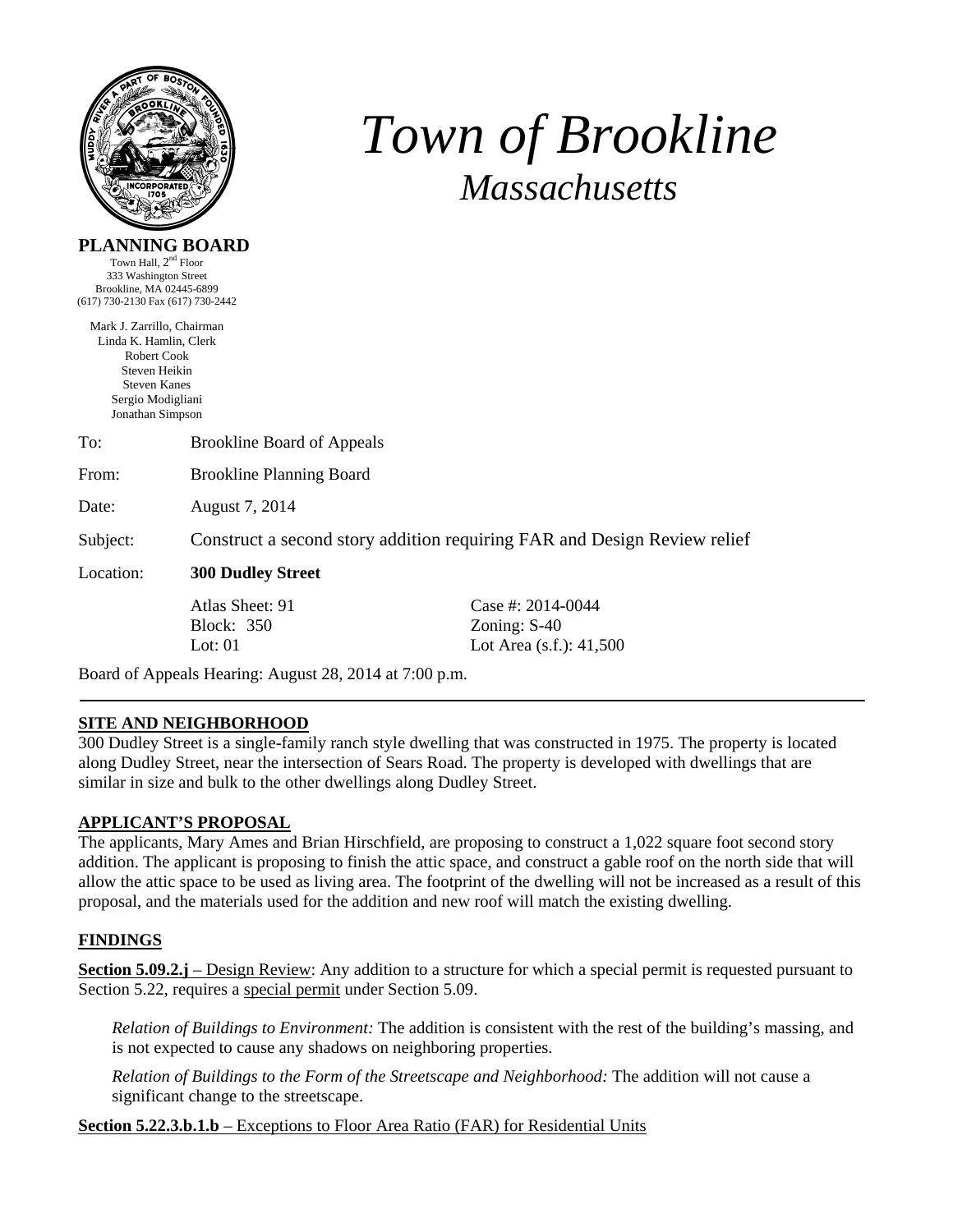**Section 5.43** – Exceptions to Yard and Setback Regulations **Section 5.70 –** Rear Yard Requirements

| <b>Dimensional Requirements</b> | <b>Allowed</b> | <b>Existing</b> | <b>Proposed</b> | <b>Relief</b>   |
|---------------------------------|----------------|-----------------|-----------------|-----------------|
| <b>Floor Area Ratio</b>         | 15.            | ا14.            | .165            |                 |
| <b>FAR Percentage</b>           | 100%           | 94%             | I I 1%          | Special Permit* |
| Floor Area (sf)                 | 6,225          | 5,851           | 6,873           |                 |

\*Under Section 5.22.3.b.1.b, the Board of Appeals may grant by special permit an increase in floor area above the permitted gross floor area for an exterior addition that is less than or equal to 20% of the permitted gross floor area;

**Section 8.02.2: Alteration or Extension** – Special permit required to alter or extend a nonconforming use or structure.

#### **PLANNING BOARD COMMENTS**

The Planning Board is supportive of this proposal to finish the attic and construct an addition. The proposal will allow the owners to better utilize their living space. The addition is expected to fit in with the dwelling, and will appear to be a part of the dwelling. Therefore the Board is supportive of this proposal, and feels that the granting of a special permit will not have a negative impact to the neighborhood.

#### **Therefore, the Planning Board recommends approval of the plans by Hickox Williams Architects, dated 3/5/14, subject to the following conditions:**

- 1. Prior to the issuance of a building permit, the applicant shall submit final plans and elevations subject to the review and approval of the Assistant Director of Regulatory Planning.
- 2. Prior to the issuance of a building permit, the applicant shall submit a final landscape plan indicating all counterbalancing amenities subject to the review and approval of the Assistant Director of Regulatory Planning.
- 3. Prior to the issuance of a building permit, the applicant shall submit to the Building Commissioner for review and approval for conformance to the Board of Appeals decision: 1) a site plan stamped and signed by a registered engineer or land surveyor; 2) final elevations stamped and signed by a registered architect; and 3) evidence that the Board of Appeals decision has been recorded at the Registry of Deeds.

*tcr*